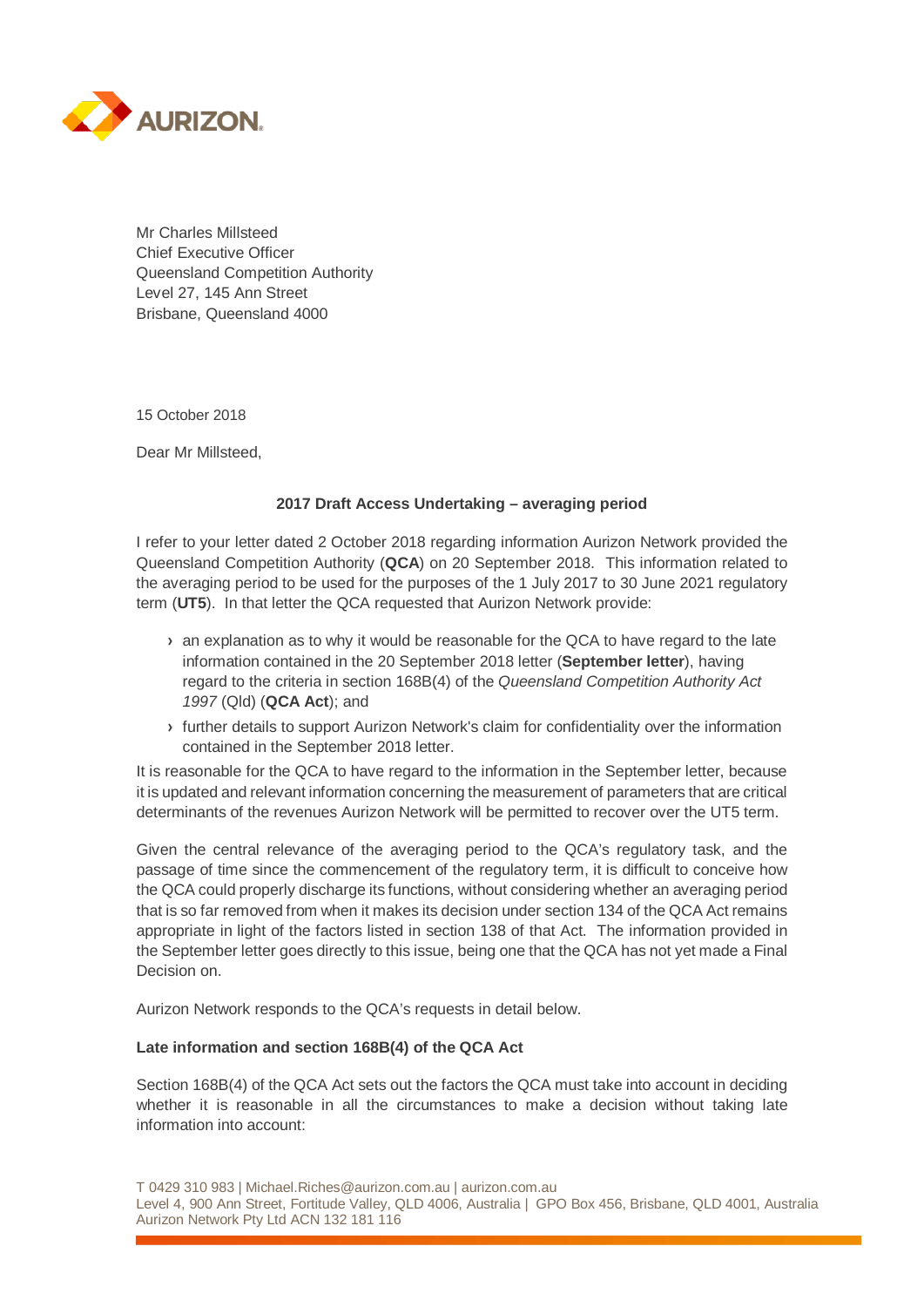- whether the late information was available, or ought reasonably to have been available, to the person during the period for making the submission or giving the information;
- the length, complexity and relevance of the late information;
- how much time has elapsed since the period for making the submission or giving the information ended; and
- how advanced the QCA's decision making process is when the late information was received.

Each of the section 168B(4) factors are addressed below.

# *Section 168B(4)(a): whether the late information was available, or ought reasonably to have been available, to the person during the period for making the submission or giving the information*

The September letter provides market data through to the averaging period, which had been proposed in a letter from Aurizon Network to the QCA dated 8 May 2018. The September letter provided actual Commonwealth Government Security and Inflation data as at and an updated Debt Risk Premium estimate as of

This information was not available at the time stated by the QCA for submissions on Aurizon Network's proposal to change the averaging period, being 10 July 2018. The information, by its very nature, only became available once the averaging period had passed. That information demonstrated that the use of an averaging period over a year removed (being the 20 business days ending 30 June 2017) was not appropriate as the market conditions prevailing during that period were not reflective of those experienced over the UT5 regulatory period to date, or those that are expected to prevail during the remainder of the UT5 regulatory period.

As the time that will have elapsed between the commencement of the UT5 regulatory term and the making of any Final Decision becomes even greater, the impact on Aurizon Network's ability to manage its risks becomes greater. The September letter provides information on this issue, which is one that must be understood by reference to how the market has moved with the passage of time. Aurizon Network is only able to provide such information to the QCA as updated market information becomes available.

# *Section 168B(4)(b): the length, complexity and relevance of the late information*

The updated information provided by Aurizon Network in the September letter is highly relevant.

First, the selection of the averaging period will have a significant impact on determining Aurizon Network's Allowable Revenue for the UT5 regulatory term.

Second, the up-to-date data demonstrates that the market conditions during the June 2017 averaging period were not reflective of those experienced over the UT5 regulatory period to date, or those that are expected to prevail during the remainder of the UT5 regulatory period. This consideration is directly relevant to the factors affecting approval of a draft access undertaking in section 138 of the QCA Act, and in particular the pricing principles in section 168A. These principles include that the price of access to a service should generate expected revenue for the service that is at least enough to meet the efficient costs of providing access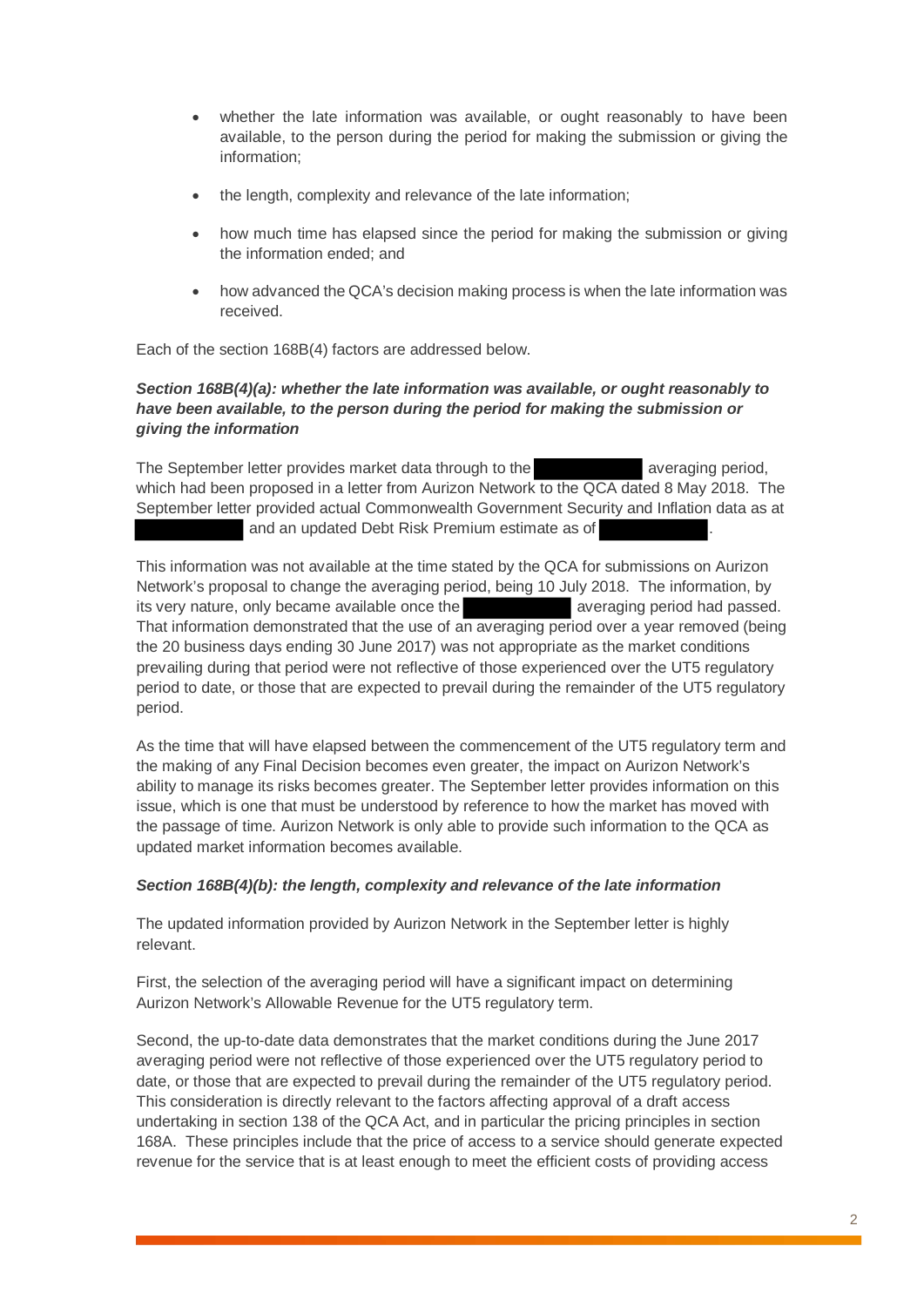and include a return on investment commensurate with the regulatory and commercial risks involved.

The information is not complex or lengthy. It is merely the provision of updated market information. The QCA is highly familiar with the nature of that information. The information does not go to aspects of the methodology for measuring or estimating parameters.

Further, as the QCA has indicated that it will make its decision on the averaging period when making its Final Decision as part of its overall assessment, it is information that the QCA would need to come to terms with in order to make that assessment.

### *Section 168B(4)(c): how much time has elapsed since the period for making the submission or giving the information ended*

As noted above, the period for making submissions on Aurizon Network's proposal to change the averaging period ended on 10 July 2018. However, the time elapsed by reference to that timeframe is not of relevance in this instance. Aurizon Network has been consistent in stating that the appropriate averaging period should be aligned, as closely as possible, to the timing of the Final Decision. It would always be the case that updated information would need to be provided to the QCA concerning the measurement of parameters once the averaging period had passed to ensure the Final Decision was made based on the appropriate information.

### *Section 168B(4)(d): how advanced the authority's decision-making process is when the late information is received*

The QCA's letter states that it has not made any decision about Aurizon Network's proposal to revise the averaging period at this time and that it will do so as part of its Final Decision. Further, it states that the QCA will do so as part of its overall assessment of the draft access undertaking, having regard to the section 138 factors as they relate to the proposal to revise the averaging period. This suggests that the QCA's decision making process with respect to the averaging period issue has not concluded. Indeed, the QCA's response to Aurizon Network's request for reasons as to why it is not inclined to support revising the averaging period suggests that the QCA's decision making process on this issue is not advanced.

The stated reason given by the QCA is a concern that revision of the averaging period gives rise to opportunistic behaviour (addressed below). As an aside, Aurizon Network notes that it is entirely unclear how a concern as to opportunistic behaviour comes within, or overrides, consideration of the section 138 factors.

#### **QCA concerns of biased outcomes**

 $\overline{a}$ 

Aurizon Network rejects the implication that it is acting opportunistically in order to seek "windfall financial gain"1; Market performance within the averaging period nominated in the September letter still remains uncertain and is not without risk. Aurizon Network reiterates that it has made its nomination sufficiently in advance of the averaging period commencing, which thereby exposes Aurizon Network to both favourable and unfavourable movements in market parameters – and in this regard, should not give rise to concerns as to bias. This was confirmed in the September letter:

*'Specifically, Aurizon Network propose that any 20-business day period between (being the start of the 20 business days leading to a* 

<sup>1</sup> Queensland Competition Authority, 2017 Draft Access Undertaking – revision to the proposed averaging period (late information); 2 October 2018; pg.2.